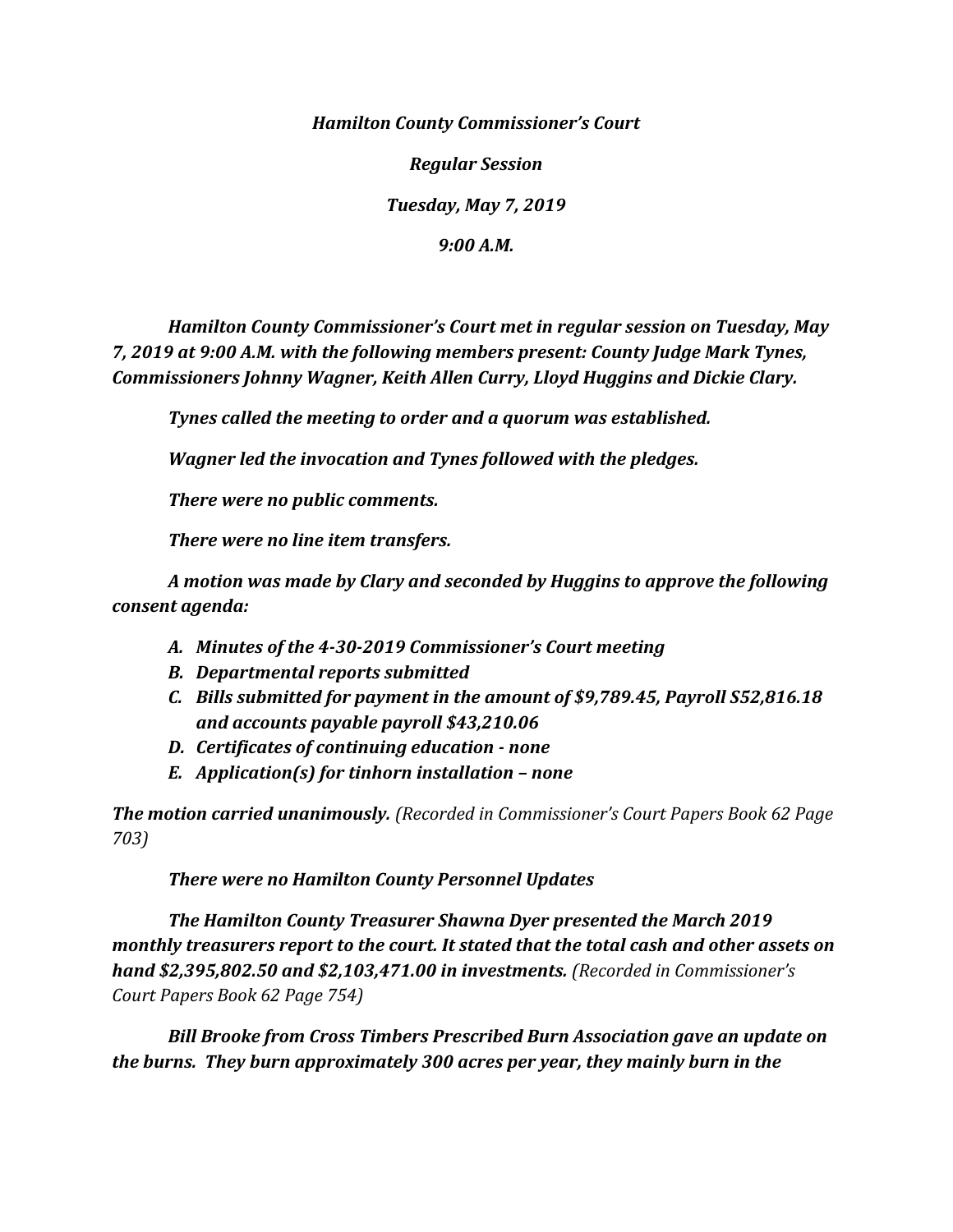*winter and it usually takes 15-20 people to do a burn. He thanked the court for allowing him to represent the association.*

*A motion was made by Wagner and seconded by Curry for the use of the building parking lot on May 9-10, 2019 for the St. John's Lutheran Layman's League. (Recorded in Commissioner's Court Papers Book 62 Page 758)*

*Huggins gave an update on the Hamilton County Historical Jail restoration and said that he would be meeting with Lee Evans the first part of next week to discuss the painting of the exterior of the building.*

*Tynes discussed the Hamilton County Courthouse repairs and said that they would pick a day in June for the judge & commissioners and any contractors to go to the roof and decide together what should be done in the most cost effective way.*

*Clary discussed the shortening of CR419 as the landowners would like to take ownership of it and put in a gate to stop the traffic. He told the land owners that this was a possibility as the county road dead ends. He told the land owners that they would be responsible for turnaround and that the county would no longer be responsible for the upkeep on the road. County Attorney, Mark Henkes, said this was possible but he would like to do a little research and discuss this again next week, but he said he didn't think it would be a problem. (Recorded in Commissioner's Court Papers Book 62 Page 759)*

*Curry made a motion and Huggins seconded for the installation of a sewer line and manhole cover that would go from Cheyenne Mesa into Indian Oaks. Curry said that he had no problem with this. The court approved by consensus and there were objections. (Recorded in Commissioner's Court Papers Book 62 Page 769)*

*Tynes handed each member of the court a letter from the Texas Department of Transportation notifying them that they are soliciting updates to the county road inventory stating that the deadline for the submission is August 31, 2019. (Recorded in Commissioner's Court Papers Book 62 Page 765)*

*Tynes discussed the budget for FY2019-2020. He talked about how the Hamilton Senior Center needs improvement and wants the court to think about it. He said it's a community driven project that he wants the court to start, and he knows that they will be responsible for the funding of the project. Tynes wants to keep the budget on the table and for everyone to continue to think about and it would be revisited next month.* 

*Future agenda items include the approval and exchange of the Pct.4 office building for a 1600 gallon water tank with the Shive Fire Department. Clary said the cost is approximately the same.*